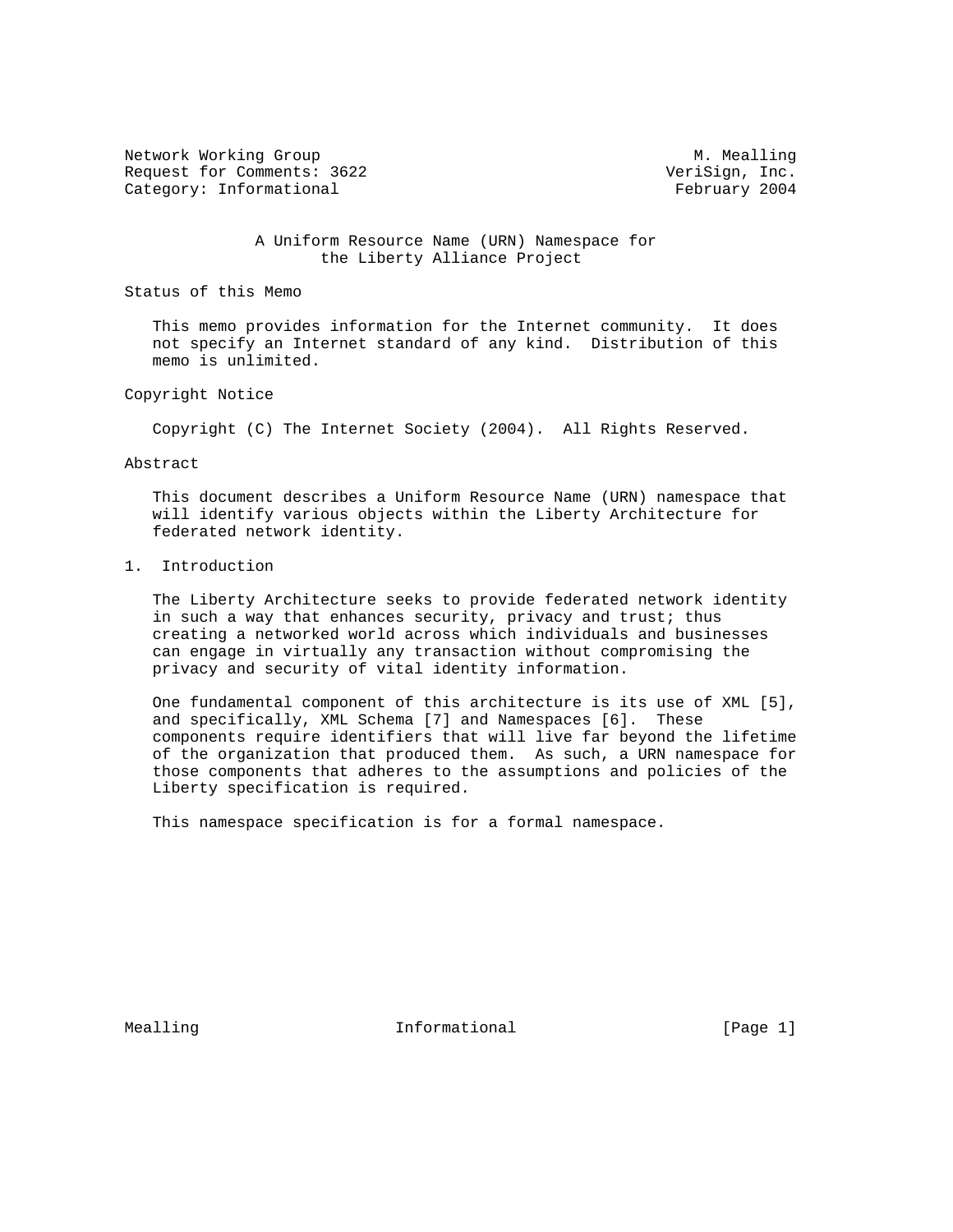2. Specification Template

Namespace ID:

"liberty" requested.

Registration Information:

Registration Version Number: 1

Registration Date: 2003-04-01

Declared registrant of the namespace:

Liberty Alliance Project

c/o IEEE-ISTO

445 Hoes Lane

Piscataway, NJ 08855-1331, USA

info@projectliberty.org

Declaration of structure:

 The Namespace Specific Strings (NSS) of all URNs assigned by Liberty will conform to the syntax defined in section 2.2 of RFC 2141 [1]. In addition, all Liberty URN NSSs will consist of a left-to-right series of tokens delimited by colons. The left-to right sequence of colon-delimited tokens corresponds to descending nodes in a tree. To the right of the lowest naming authority node there may be zero, one or more levels of hierarchical (although not in the RFC 2396 [2] sense of 'hierarchy') naming nodes terminating in a rightmost leaf node. See the section entitled "Identifier assignment" below for more on the semantics of NSSs. This syntax convention is captured in the following normative ABNF [4] rules for Liberty NSSs:

| Liberty-NSS | $= 1*(subStChar) 0*(":" 1*(subStChar))$                                                                                                                                                                                                                                                                                   |
|-------------|---------------------------------------------------------------------------------------------------------------------------------------------------------------------------------------------------------------------------------------------------------------------------------------------------------------------------|
| subStChar   | = trans / "%" HEXDIG HEXDIG                                                                                                                                                                                                                                                                                               |
| trans       | = ALPHA / DIGIT / other / reserved                                                                                                                                                                                                                                                                                        |
| other       | $=$ $\frac{1}{2}$ $\left(\frac{1}{2}$ $\frac{1}{2}$ $\frac{1}{2}$ $\frac{1}{2}$ $\frac{1}{2}$ $\frac{1}{2}$ $\frac{1}{2}$ $\frac{1}{2}$ $\frac{1}{2}$ $\frac{1}{2}$ $\frac{1}{2}$ $\frac{1}{2}$ $\frac{1}{2}$ $\frac{1}{2}$ $\frac{1}{2}$ $\frac{1}{2}$ $\frac{1}{2}$ $\frac{1}{2}$ $\frac{1}{2}$ $\frac{1}{2}$ $\frac{1$ |
|             | "=" / "@" / ";" / "\$" /                                                                                                                                                                                                                                                                                                  |
|             | "" / "!" / "*" / "'"                                                                                                                                                                                                                                                                                                      |
| reserved    | " ♀ "  /  " / "  /  " ? "  /  " # "                                                                                                                                                                                                                                                                                       |

Mealling 10 and 10 millional 11 million in the UP of the Mean of the Mean of the Mean of the Informational 10 million in the UP of the Mean of the Mean of the Mean of the Mean of the Mean of the Mean of the Mean of the Mea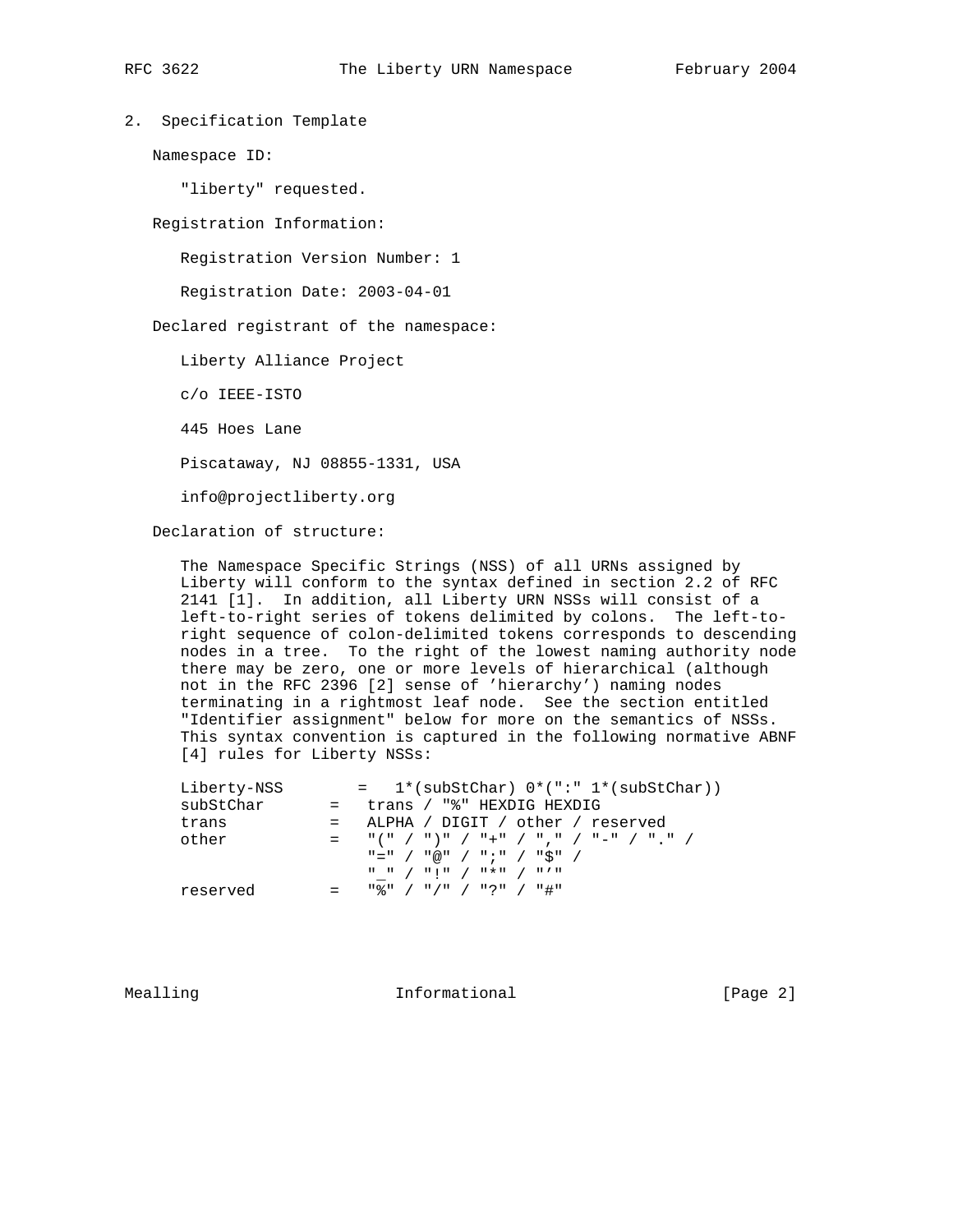The exclusion of the colon from the list of "other" characters means that the colon can only occur as a delimiter between string tokens. Note that this ABNF rule set guarantees that any valid Liberty NSS is also a valid RFC 2141 NSS.

For example:

 urn:liberty:schemas:authctx:2002:05 urn:liberty:schemas:core:2002:12

Relevant ancillary documentation:

Liberty Architecture Overview [3]

Version 1.1

Liberty Alliance Project

January 15, 2003

Identifier uniqueness considerations:

 Identifiers are assigned by the Liberty Project within its various standards. In the process of publishing a specification all newly minted names are checked against the record of previously assigned names.

Identifier persistence considerations:

 The assignment process guarantees that names are not reassigned and that the binding between the name and its resource is permanent, regardless of any standards or organizational changes.

Process of identifier assignment:

Names are assigned by the Liberty standards publication process.

Process of identifier resolution:

At this time no resolution mechanism is specified.

Rules for Lexical Equivalence:

 Lexical equivalence of two Liberty namespace specific strings (NSSs) is defined as an exact, case-sensitive string match. The Liberty Alliance will assign names of immediately subordinate

Mealling 10 and 10 minutional 11 minutional [Page 3]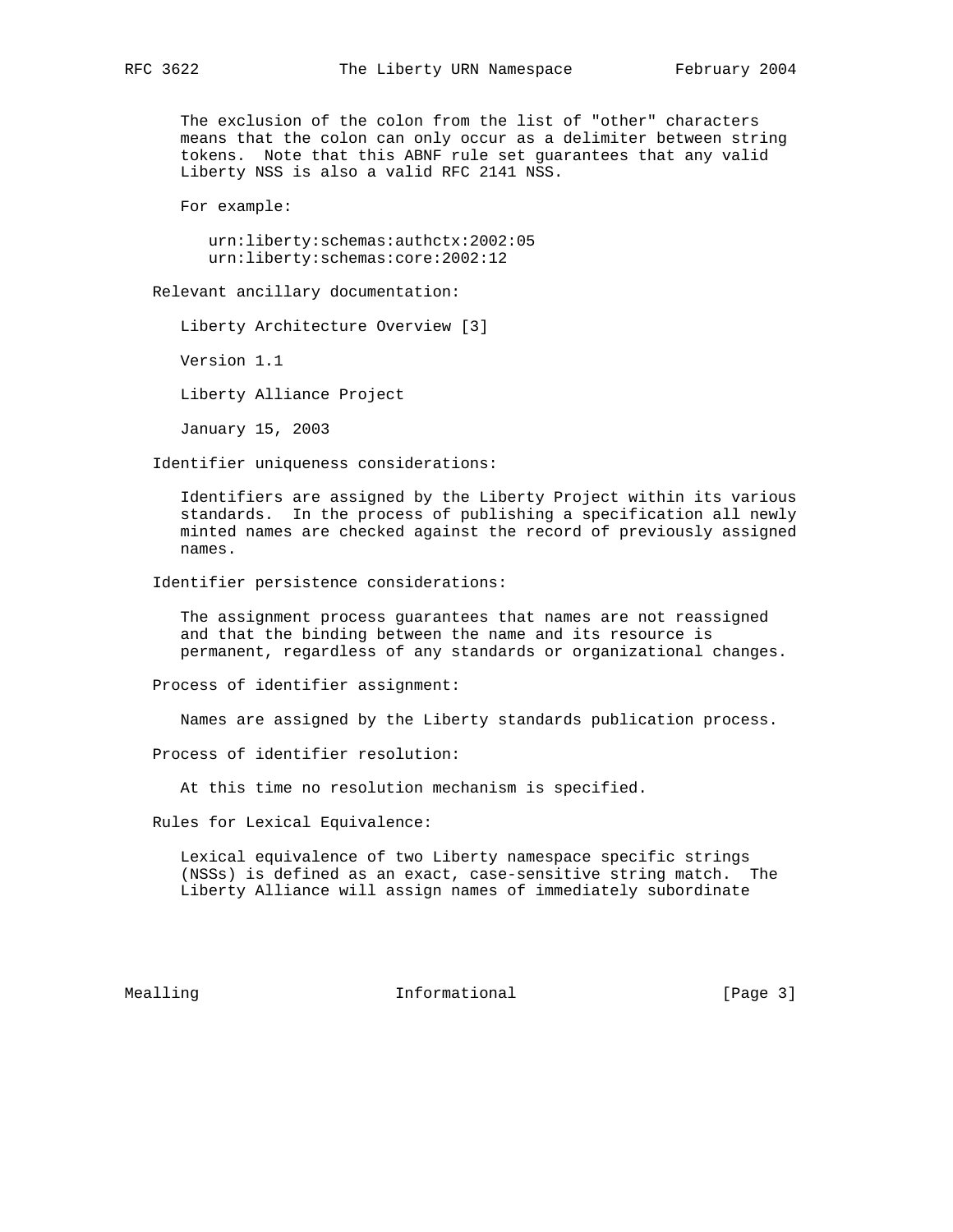naming authorities in a case-insensitive fashion, so that there will not be two Liberty-subordinate naming authorities whose names differ only in case.

Conformance with URN Syntax:

There are no additional characters reserved.

Validation mechanism:

None other than verifying with the correct Liberty specifications.

Scope:

Global

3. IANA Considerations

 This document includes a URN Namespace registration that has been entered into the IANA registry for URN NIDs.

4. Community Considerations

 While there is no resolution mechanism for this namespace, the names themselves are used in public implementations of the Liberty specifications. There are circumstances where objects from the Liberty system will become exposed to the general Internet. In these cases, the use of the Liberty namespace will provide general interoperability benefits to the Internet at large. Additionally, there may be subcomponents of the Liberty specifications that may be adopted by other standards, in which case the URNs used to identify those components and specifications can be easily used to enhance other, non-Liberty based, systems.

5. Security Considerations

 Since there is no defined resolution mechanism for Liberty URNs it is difficult to authenticate the fact that a given namespace actually adheres to the standard, thus applications should be careful to not take some unverified sources assertion that what it is sending adheres to what the actual URN is assigned to.

Mealling **Informational Informational** [Page 4]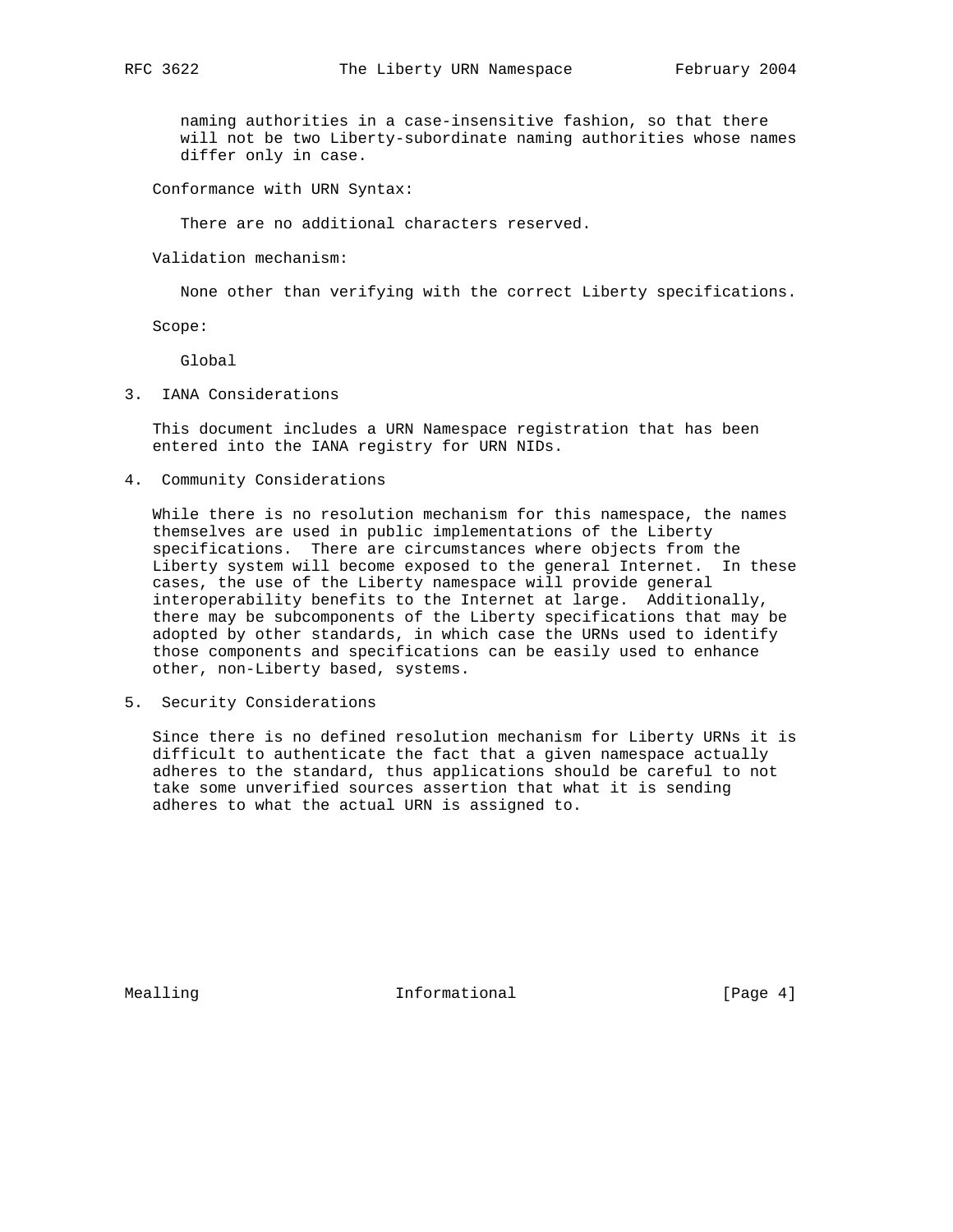#### 6. References

- 6.1. Normative References
	- [1] Moats, R., "URN Syntax", RFC 2141, May 1997.
	- [2] Berners-Lee, T., Fielding, R. and L. Masinter, "Uniform Resource Identifiers (URI): Generic Syntax", RFC 2396, August 1998.
	- [3] Hodges, J. and T. Watson, "Liberty Architecture Overview", Liberty 1.1, January 2003, <http://www.projectliberty.org/specs/liberty-architecture overview-v1.1.pdf>.

#### 6.2. Informative References

- [4] Crocker, D., Ed. and P. Overell, "Augmented BNF for Syntax Specifications: ABNF", RFC 2234, November 1997.
- [5] Bray, T., Paoli, J., Sperberg-McQueen, C. and E. Maler, "Extensible Markup Language (XML) 1.0 (2nd ed)", W3C REC-xml, October 2000, <http://www.w3.org/TR/REC-xml>.
- [6] Bray, T., Hollander, D. and A. Layman, "Namespaces in XML", W3C REC-xml-names, January 1999, <http://www.w3.org/TR/REC-xml names>.
- [7] Thompson, H., Beech, D., Maloney, M. and N. Mendelsohn, "XML Schema Part 1: Structures", W3C REC-xmlschema-1, May 2001, <http://www.w3.org/TR/xmlschema-1/>.
- 7. Intellectual Property Statement

 The IETF takes no position regarding the validity or scope of any intellectual property or other rights that might be claimed to pertain to the implementation or use of the technology described in this document or the extent to which any license under such rights might or might not be available; neither does it represent that it has made any effort to identify any such rights. Information on the IETF's procedures with respect to rights in standards-track and standards-related documentation can be found in BCP-11. Copies of claims of rights made available for publication and any assurances of licenses to be made available, or the result of an attempt made to obtain a general license or permission for the use of such proprietary rights by implementors or users of this specification can be obtained from the IETF Secretariat.

Mealling 10 and 10 millional 11 million of the UP (Page 5)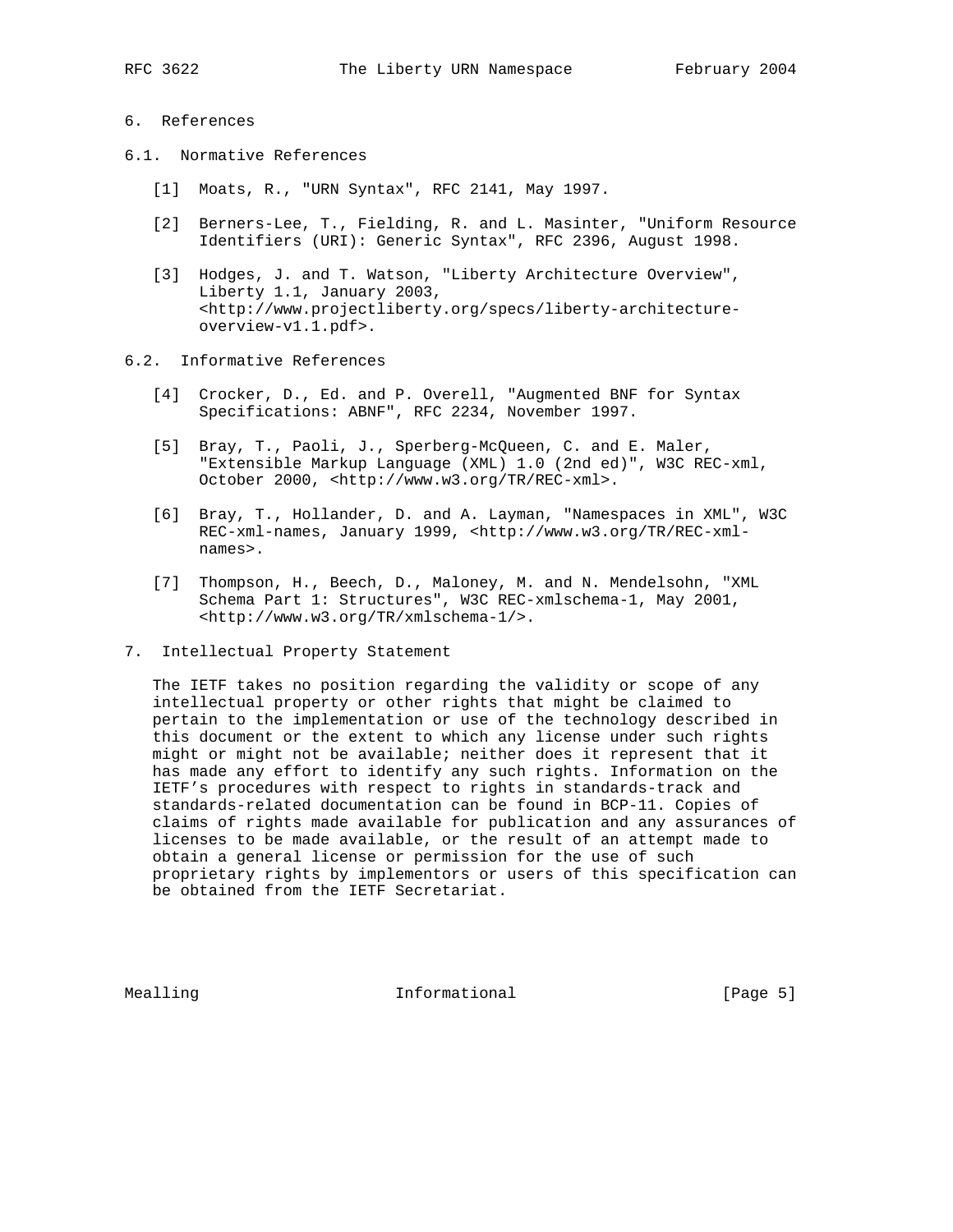The IETF invites any interested party to bring to its attention any copyrights, patents or patent applications, or other proprietary rights which may cover technology that may be required to practice this standard. Please address the information to the IETF Executive Director.

# 8. Author's Address

 Michael Mealling VeriSign, Inc. 21345 Ridgetop Circle Dulles, VA 20166 USA

 Phone: +1 678 581 9656 EMail: michael@neonym.net URI: http://www.verisignlabs.com

Mealling 10 Informational 10 Informational [Page 6]